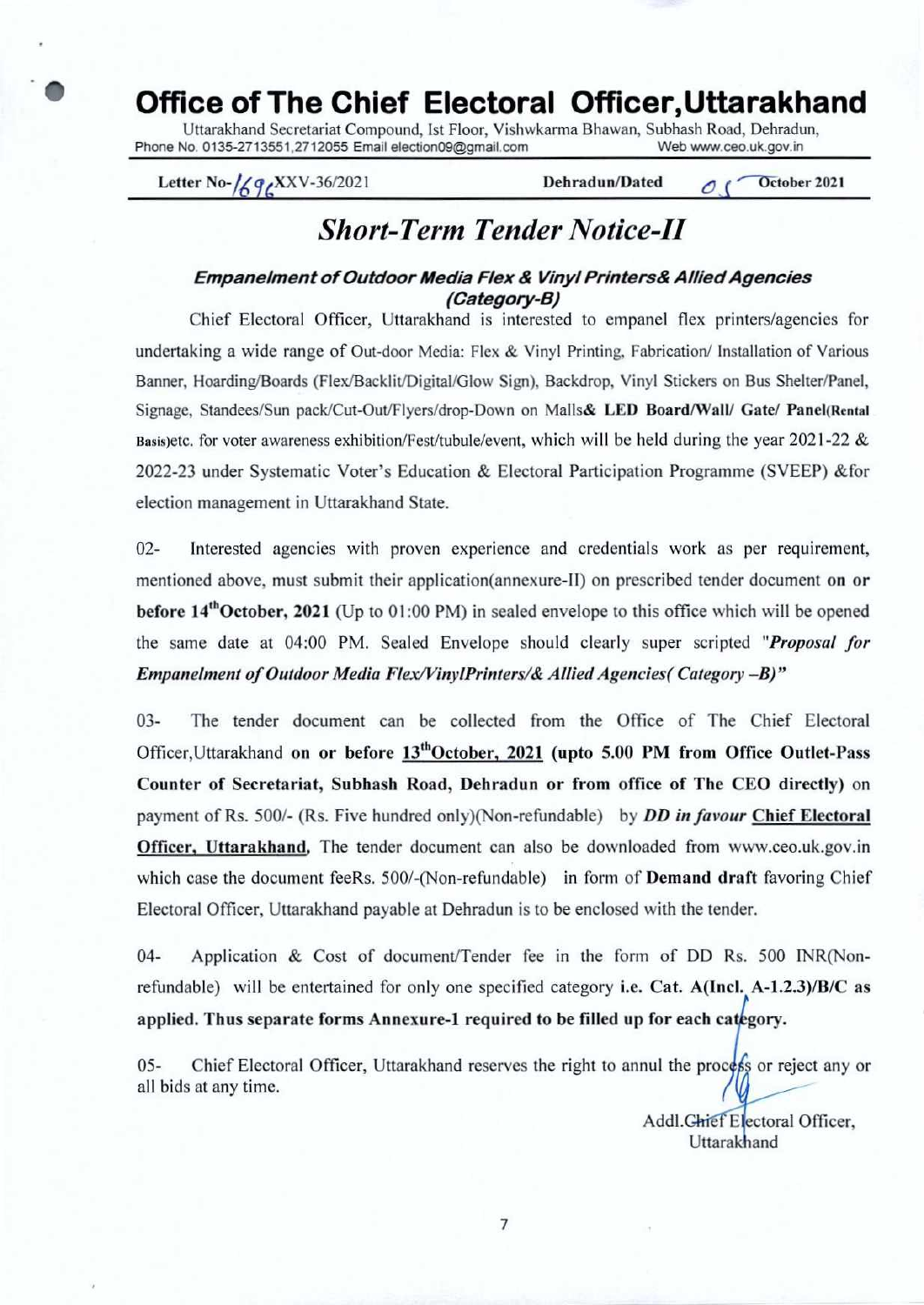## **• I-Eligibility Criteria(for Outdoor Media Cat-B)**

a-Printer/ agency must have been at least 3 years professional experience of printing in relevant field.Proof to be submitted by the agency either one of the following

- SSI Registration/Udyog Adhar/ /Incorporation Certificate.
- Or GSTN(With Previous Year TIN)
- Or Relevant Work Orders(For **confirmation of 3 years experience).**

b- The Printer /Agency must have an annual turnover of Rs. 5.00 Lac(Average) in last three financial years (2017-18, 2018-19, 2019-20). A certificate from the Chartered Accountant clearly specifying the turnover for each year must be submitted in this regard or audited balance sheet ((2017-18, 2018-19, 2019-20). by a CA.

c- The Agency must provide minimum 01 work order from government department/organization (of within last 03 year)or Self attested certificate regarding Satisfactory completion of work from government department/organization (of within last 03 year).

d- Copy of ITR for F.Y. 2017-18,2018-19 & 2019-20 with proof of GSTN & PAN Card.

e-Self undertaking regarding flexo-printing setup(with detail of machines-Name of *PIM,* make/model, capacity, Month/Year of installation, Date of purchase, Price in **INR&** other infrastructure UPS, Broadband etc.).

f- Firm should not be debarred/blacklisted/ banned by any government department/organization. In this reference affidavit duly attested by notary that his/her firm is not debarred/blacklisted/ banned by any government department/organization is must.

#### **lI-Other Terms and Conditions:**

- I. Empanelment does not guarantee that work will be provided to agency necessarily.
- ii. Work will be allotted to the empanelled agency separately as per need following due course.<br>iii. The agency will be responsible for collecting the manuscript, photographs, CD &DVD,sa
- The agency will be responsible for collecting the manuscript, photographs, CD &DVD,sample items, and other material free of charges for preparation of designs, printing, proofreading, editing etc as per direction of CEO,Uttarakand.It will be responsibility of agency to return these material in time.
- iv. Failing to submit the EOl in the prescribed format would result in disqualification of the agency and no further request would be entertained. Incomplete applications will not be entertained & liable to be rejected.
- v. CEO,Uttarakhand will issue advertisement/notices through departmental websitele-mail regarding printing job as per its requirement from time-to-time. Desirous empanelled agencies may apply at the time of advertisement/notice.
- vi. CEO,Uttarakhand will not pay any advance for any job,Payment will be made only after satisfactory completion of Job & submission of proper bill(s).
- vii. The chief electoral officer, Uttarakhand reserve all right including copy rights over all the printing /designing jobs related to the CEO,Uttarakhand. Use of such material without the knowledge of CEO,Uttarakhand is strictly prohibited.
- viii. The agency will also provide & final copy of the designing/printing job (ready to print form) to the CEO,Uttarakhand just after completion of job.
- ix. Performance security in the form of pledged FDR for an amount of 5% of work order amount has to be submitted by the empanelled agency/firm.
- x. CEO may cancel the order if the required items are not supplied in time or do not meet the specification envisaged by the CEO.
- xi. The above mentioned eligibility criteria & terms & conditions may be changed/altered/modify/relaxed in order to suit the requirements of the CEO,Uttarakhand from time to time or before giving job order.
- xii. Validity date for bid is 180 days.
- xiii. Agencies once empanelled,shall have to promptly reply to all the enquiries,execute orders as per the order terms of CEO and keep the office informed of new products/developments/ innovations/ideas/that shall help reduce the cost and improve quality, reliability.
- xiv. The Agency should not assign or sublet the empanelment or any part it to any other agency in any form. Failure to do so shall result in termination of empanelment.
- xv. Unsigned or incomplete tender document without indexing &numbering of all pages will not be entertained.Pl.check the document/enclosures as per checklist enclosed before submission the bid& please affix your agency/firm/company seal with authorized signature on every page of the tender document.
- xvi. All registered firms are expected to maintain absolute integrity.follow a decent standard of business ethics and do nothing unbecoming of a registered supplier.
- xvii. CEO has all the rights reserved to add/delete/alter any of the items.
- xviii. Supply/Delivery of goods/material in prescribed time & FOR as will be specified in the work order of Chief Electoral Officer,Uttarakhand, will be responsibility of the agency.
- xix. Specification & Quantity of the items required, will be provided to qualified agency with work-order.
- XX- If after the supply of material/work executed,it is discovered that the material supplied/work executed is not according to the specification accepted, such supply/work will be rejected at the supplier cost.They willhave to supply materials/work exactly according to the specificationand the event of non-compliance the condition,CEO will be at liberty to take such action as it deems fit.
- XXI. Any dispute arising out of this acceptance shall be referred to for "Arbitration" **enclosed in Para-VII PAGE NO.4**

Declaration: We accept all terms and conditions,as mentioned in the tender above & shall be binding upon us.-Signature of the vendor.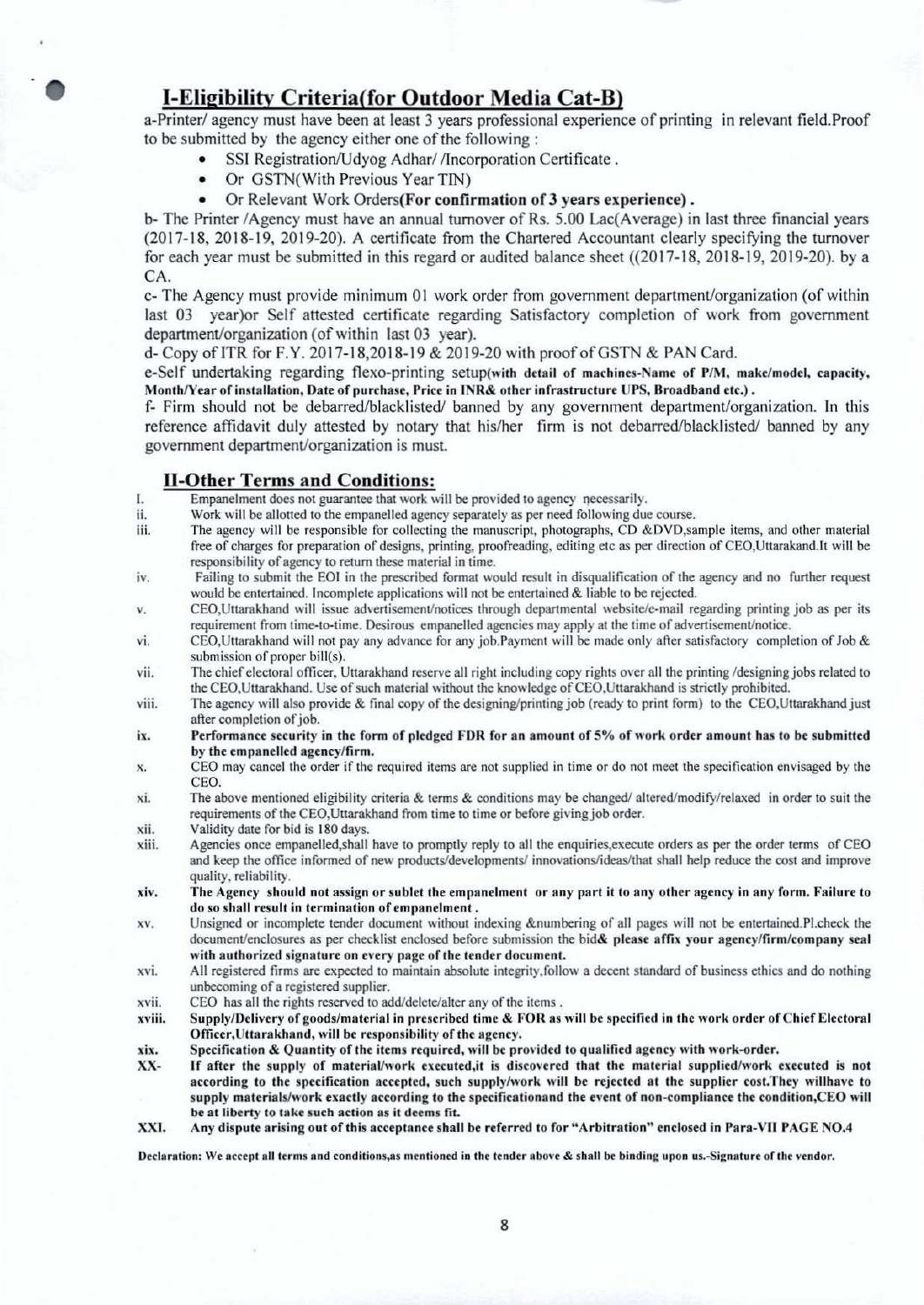#### **111-Mode of Submission:-**

- The bidders shall have to submit their bid document in hard copies i.e. offline/manual submission by speed post/courier or by hand in the office of the Chief Electoral Officer, Secretariat Compound, Ist Floor Vishwakarma Bhawan , Subhash Road, Dehradun-248 001 or in the CEO office Box in the pass office, Secretariat, Uttarakhand in due time as prescribed in tender document.
- Technical Bid for empanelment of agencies, shall contain the qualification criteria and supporting document & technical compliance to the specification.

#### **IV-Award of Work**

- Empanelment does not guarantee that work will be provided to agency necessarily.
- Work will be allotted to the empanelled agency as and when required by CEO, separately as per need following due course.

#### **V.Method of Evaluation/Selection:**

• All the proposals received will be scrutinized to assess their eligibility based on the qualifying criteria/norms. Those proposals which do not meet the qualifying criteria/norms will be rejected, forthwith, or any stage of detection. The evaluation of the proposals will be done by evaluation committee formed by CEO..

#### **VI.Payment Plan**

The bills to be presented by the concerned agency after satisfactory compliance of the work according work order can be paid as per rule within three months.

#### **Vu-Dispute Resolution Mechnism(Arbitration)**

The tender/bidder and Office of the Chief Electoral Officer,Uttarakhand shall endeavor their best to ambically settle all dispute arising out or in connection with the contract in the following manner:-

- a. The party raising a dispute shall address to the other party, a notice requesting an ambicable settlement of the dispute within(07) days of receipt of the notice.Matter will be referred for negotiation between officer nominated by Office of the Chief Electoral Officer,Uttraakhand & authorised official of the contractor. The matter shall then be resolved between them and the aggreed course of action documented within a further period of 15 days.
- b. If any dispute arises out of the contract with regard to the interpretation, meaning and breach of the team of the contract, the matter shall be referred to bythe Parties to the Office of the Chief Electoral Officer,Uttarakhand who will be the state arbitrator and whoe decision shall be final.
- c. In case any dispute between the parties,does not settle by negotiation in the manner as mentioned above,the same may be resolved exclusively by arbitration within 20 days of the failure of negotiations.Arbitration shall be held in Dehrdun and conducted in accordance with the provisions of arbitration and conciliations act.1996. or any statutory modification or re-enactment thereof.Each Party to the dispute shall appoint one arbitrator each & two arbitrators shall jointly appoint the third of the presiding arbitrator The 'arbitration notice' should accurately set out the disputes between the parties,the intention of the aggrieved party to refer such disputes to arbitration as provided herein, request to the other party to appoint its arbitrator within 45 days from receipt of the notice.All notices by one party to the other party in connection with the arbitration shall be in writing and be made as provided in this tender document.Each party shall bear the cost of preparing and presenting its case and the cost of arbitration,including fees and expenses of the arbitrators,shall be shared equally by the parties unless the award otherwise provides.The contractor shall not be entitled to suspend the service/s in accordance with the provisions of the contract/s aggrement not withstanding the existance of any dispute between the parties or the subsistance of any arbitration or other proceedings.
- d. All legal proceedings,if necessary arises to institute may be any of the parties(Office of the Chief Electoral Officer,Uttarakhand or Contractor ) shall have to be lodged in courts situated in Dehradun and not elsewhere. Juridication area will be Dehradun.
- e. If the terms and conditions mentioned in the tender are contradicting the terms and conditions appearing elsewhere,then it shall be at the discretion of the office of the chief electoral officer,Uttarakhand to choose the over-riding terms and conditions.ln any case,the decision of Office of the Chief Electoral Officer,Uttarakhand shall be final and binding on all parties concerned.

#### SIGN AND SEAL OF THE BIDDER DATE: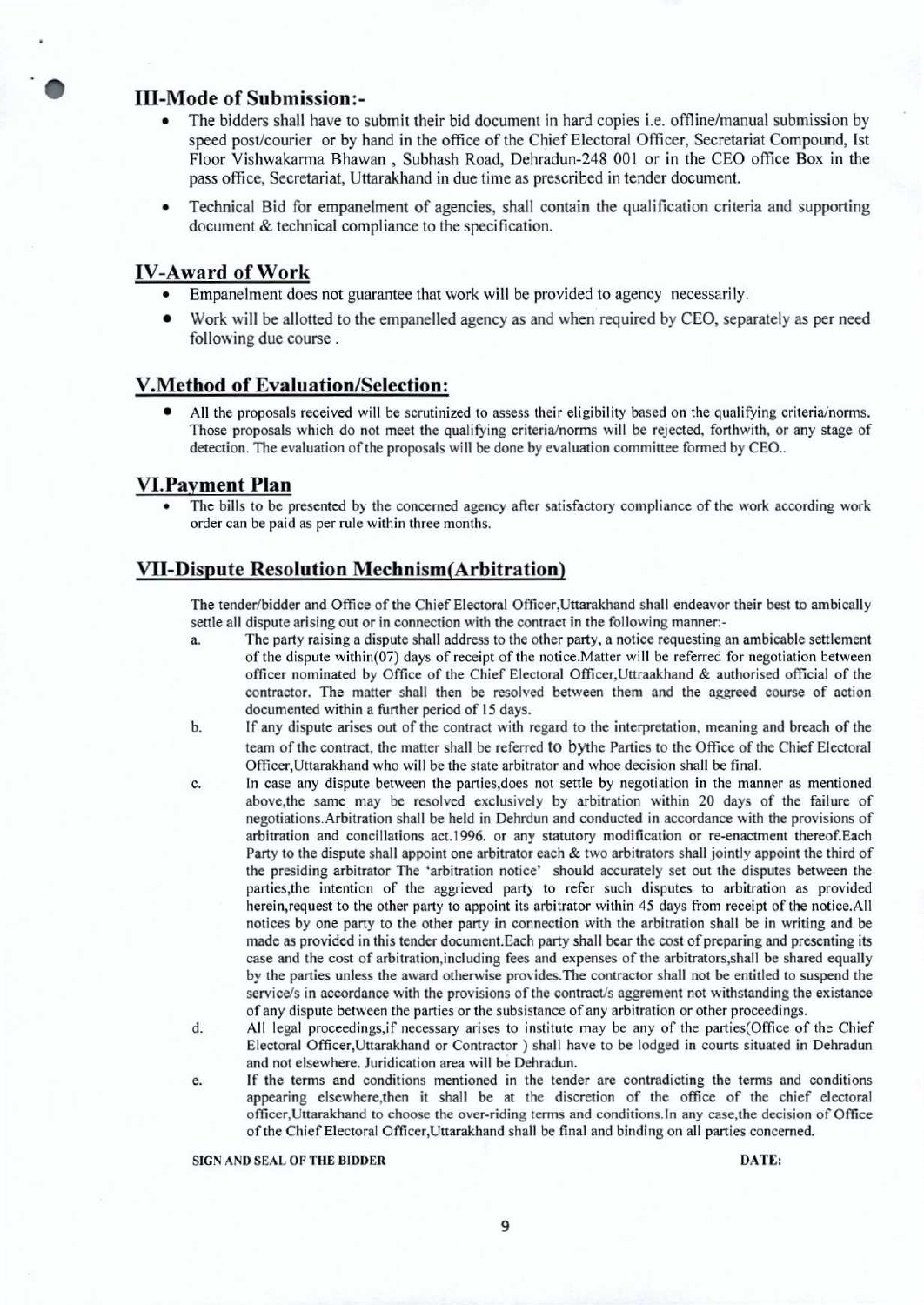### **Annexure-Il**

## **Application Form for Outdoor MediaFlex & Vinyl Printers& Allied Agencies (Category-B)**

| 1.  | Name and Address of the agency/organization:                                                                                                                                                                                                                                                                 |                      |                            |                |                    |
|-----|--------------------------------------------------------------------------------------------------------------------------------------------------------------------------------------------------------------------------------------------------------------------------------------------------------------|----------------------|----------------------------|----------------|--------------------|
| 2.  | Location of the Unit/Workshop:                                                                                                                                                                                                                                                                               |                      |                            |                |                    |
| 3.  | Website:<br>Telephone No.:                                                                                                                                                                                                                                                                                   |                      |                            |                |                    |
|     | Name-Contact Person, (Representative of the Firm)                                                                                                                                                                                                                                                            |                      |                            |                |                    |
| 4.  | LL & Mob. No.<br>E-mail ID:(Pl.ClearlyMentioned)                                                                                                                                                                                                                                                             | &<br>What's App. No. |                            |                |                    |
| 5.  | Type of Legal Entity:                                                                                                                                                                                                                                                                                        |                      |                            |                |                    |
| 6.  | Year of Establishment:                                                                                                                                                                                                                                                                                       |                      |                            |                |                    |
|     | Financial Capacity (as per the audited statements):                                                                                                                                                                                                                                                          |                      |                            |                |                    |
| 7.  | Year                                                                                                                                                                                                                                                                                                         | FY1<br>2017-18       | FY <sub>2</sub><br>2018-19 | FY3<br>2019-20 |                    |
|     | <b>Total Turnover</b>                                                                                                                                                                                                                                                                                        |                      |                            |                |                    |
| 8.  | <b>GSTN No.:</b>                                                                                                                                                                                                                                                                                             |                      |                            |                |                    |
| 9.  | PAN No.:                                                                                                                                                                                                                                                                                                     |                      |                            |                |                    |
| 10. | Required Attachment& Checklist for document/ enclosures                                                                                                                                                                                                                                                      |                      |                            |                | Enclosed<br>Yes/No |
|     | 1) D.D. of Rs. 500.00 In the Favour of Chief Electoral Officer, Uttarakhand                                                                                                                                                                                                                                  |                      |                            |                |                    |
|     | 2)<br>SSI Registration/UdyogAdhar/Incorporation Certificate.                                                                                                                                                                                                                                                 |                      |                            |                |                    |
|     | Or GSTN(with previous year TIN)                                                                                                                                                                                                                                                                              |                      |                            |                |                    |
|     | OrSelf attested copies of relevant work order (reg. 3 year exp.) as required<br>3) CA's Certificate/ Audited Balance Sheet(2017-18,2018-19&2019-20) regd. Turn Over.                                                                                                                                         |                      |                            |                |                    |
|     | Copy of ITR FY 2017-18,2018-19&2019-20<br>4)                                                                                                                                                                                                                                                                 |                      |                            |                |                    |
|     | 5)GSTN                                                                                                                                                                                                                                                                                                       |                      |                            |                |                    |
|     | 6)PAN Card.                                                                                                                                                                                                                                                                                                  |                      |                            |                |                    |
|     | Any one previous work order from govt. organization or self certified copy of certificate<br>7)<br>ofsatisfaction of work done from Govt.Department/Organization (of within 03 year).                                                                                                                        |                      |                            |                |                    |
|     | Self Undertaking regarding Flexo-Printing & all required Setup for cat-b, with detail<br>8)<br>of P/M&& infrastructure UPS. Broadband, etc. required.                                                                                                                                                        |                      |                            |                |                    |
|     | A affidavit ON ANNEXURE-A, duly attested by notary that his/her firm is not<br>9)<br>debarred/blacklisted/ banned by any govt. department/organization.                                                                                                                                                      |                      |                            |                |                    |
|     | <b>Declaration</b>                                                                                                                                                                                                                                                                                           |                      |                            |                |                    |
| 11. | I hereby declared that all the details as per above given by me are true to the best of my knowledge<br>& belief, in case above detail or any information provided by me found false, my tender will be<br>cancelled & I also be declared that even after my engagement, Ifany thing/information found false |                      |                            |                |                    |
|     | than CEO, Uttarakhand may be terminated my tender.                                                                                                                                                                                                                                                           |                      |                            |                |                    |

#### **SIGN AND SEAL OF THE BIDDER DATE:**

I